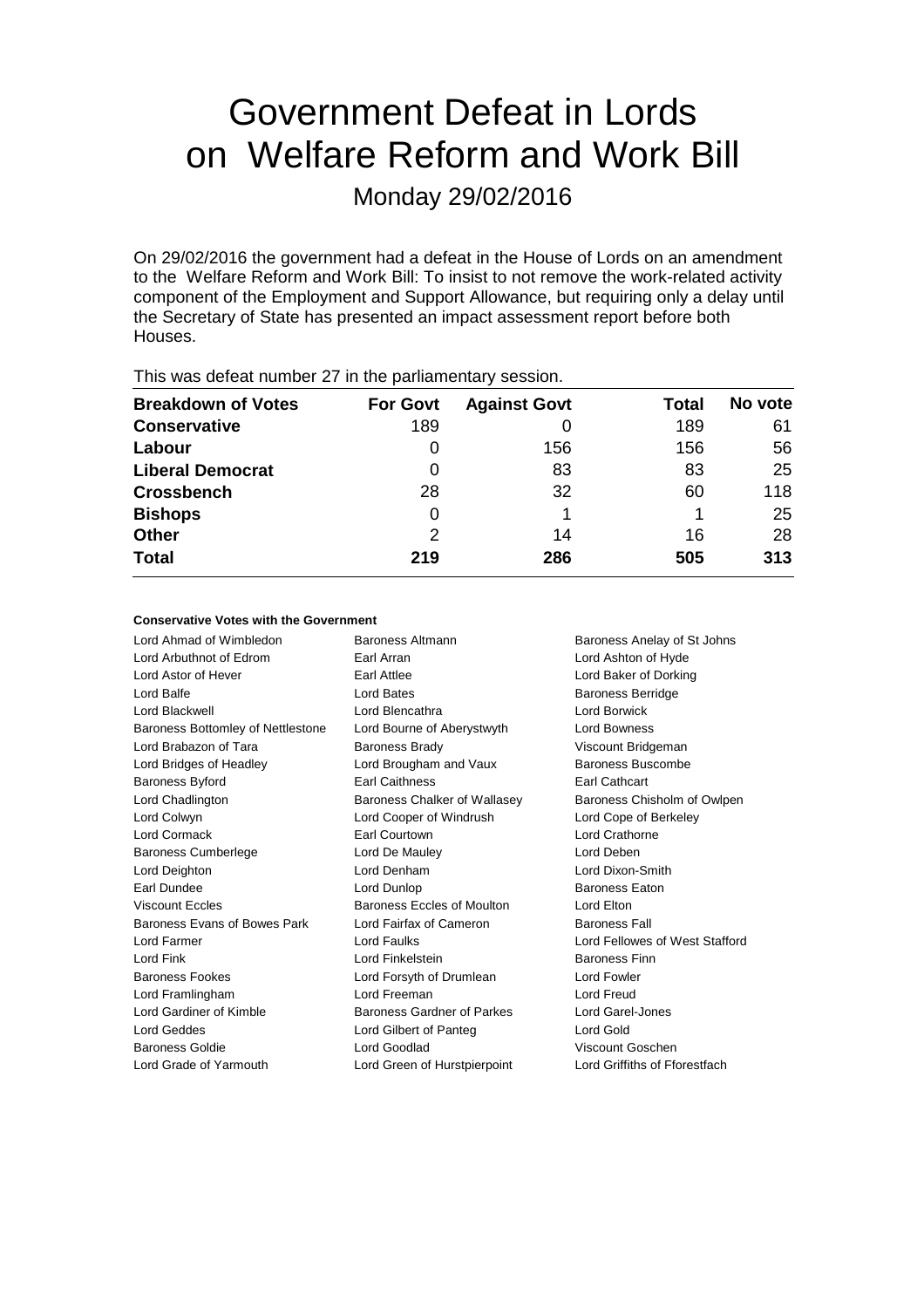Lord Harris of Peckham **Lord Hayward** Baroness Helic Lord Henley Lord Higgins Lord Hodgson of Astley Abbotts Baroness Hodgson of Abinger Lord Holmes of Richmond Earl Home Baroness Hooper **Lord Horam** Lord Horam **Lord Howard of Lympne** Lord Howard of Rising **Earl Howe Carl Howe Lord Howell of Guildford** Lord Hunt of Wirral **Lord James of Blackheath** Baroness Jenkin of Kennington Lord Jopling **Lord Keen of Elie** Lord Keen Club Lord King of Bridgwater Baroness Knight of Collingtree Lord Lamont of Lerwick Lord Lang of Monkton Lord Lansley Lord Lawson of Blaby Lord Leigh of Hurley Lord Lexden Earl Lindsay Lord Lingfield Earl Liverpool **Lord Livingston of Parkhead** Lord Lupton Lord Lyell Lord MacGregor of Pulham Market Lord Magan of Castletown Lord Mancroft Lord Maude of Horsham Lord McColl of Dulwich Baroness McGregor-Smith Baroness McIntosh of Pickering Baroness Mobarik Baroness Mone **Duke of Montrose** Lord Moore of Lower Marsh Baroness Morris of Bolton Lord Moynihan Lord Naseby Lord Nash **Baroness Neville-Jones** Baroness Newlove Lord Northbrook **Lord O'Shaughnessy** Baroness O'Cathain Lord O'Neill of Gatley **Baroness Oppenheim-Barnes** Lord Palumbo Baroness Perry of Southwark Baroness Pidding Controller Render States Lord Popat Lord Porter of Spalding Lord Prior of Brampton Baroness Rawlings Baroness Redfern Lord Ribeiro Viscount Ridley Lord Risby Baroness Rock Lord Ryder of Wensum Lord Saatchi Lord Sanderson of Bowden Baroness Scott of Bybrook Baroness Seccombe Earl Selborne Baroness Sharples **Lord Sheikh** Baroness Shephard of Northwold Lord Sherbourne of Didsbury Baroness Shields Lord Skelmersdale Lord Smith of Hindhead Lord Spicer Baroness Stedman-Scott Baroness Stowell of Beeston Lord Strathclyde Correspondence Lord Suri Lord Swinfen Lord Tanlaw Lord Taylor of Holbeach Lord Trefgarne Viscount Trenchard Lord Trimble Lord True Lord Tugendhat Baroness Verma Lord Waldegrave of North Hill Baroness Warsi **Lord Wasserman** Lord Wei **Baroness Wheatcroft** Cord Whitby Lord Whitby Baroness Wilcox Lord Willetts Baroness Williams of Trafford

Lord Young of Graffham Lord Young of Cookham Viscount Younger of Leckie

Lord Hague of Richmond Lord Hamilton of Epsom Baroness Harding of Winscombe Lord Selkirk of Douglas **Lord Selsdon** Baroness Shackleton of Belgravia

**Conservative Votes against the Government**

### **Labour Votes with the Government**

### **Labour Votes against the Government**

- Lord Bach Lord Bassam of Brighton Lord Beecham Lord Berkeley **Baroness Billingham** Baroness Blackstone Baroness Blood **Lord Blunkett** Lord Boateng Lord Boateng Lord Bradley **Lord Bragg Lord Bragg Lord Brennan** Lord Brooke of Alverthorpe Lord Brookman Lord Campbell-Savours Lord Carter of Coles Lord Cashman Viscount Chandos Lord Christopher Lord Clark of Windermere Lord Clarke of Hampstead Lord Clinton-Davis **Lord Collins of Highbury** Baroness Corston Baroness Crawley **Lord Cunningham of Felling Carol** Lord Darling of Roulanish Lord Davies of Oldham **Baroness Donaghy Baroness Donaghy** Lord Donoughue Baroness Drake Lord Dubs Lord Elder
- Baroness Adams of Craigielea Lord Anderson of Swansea Baroness Andrews
	-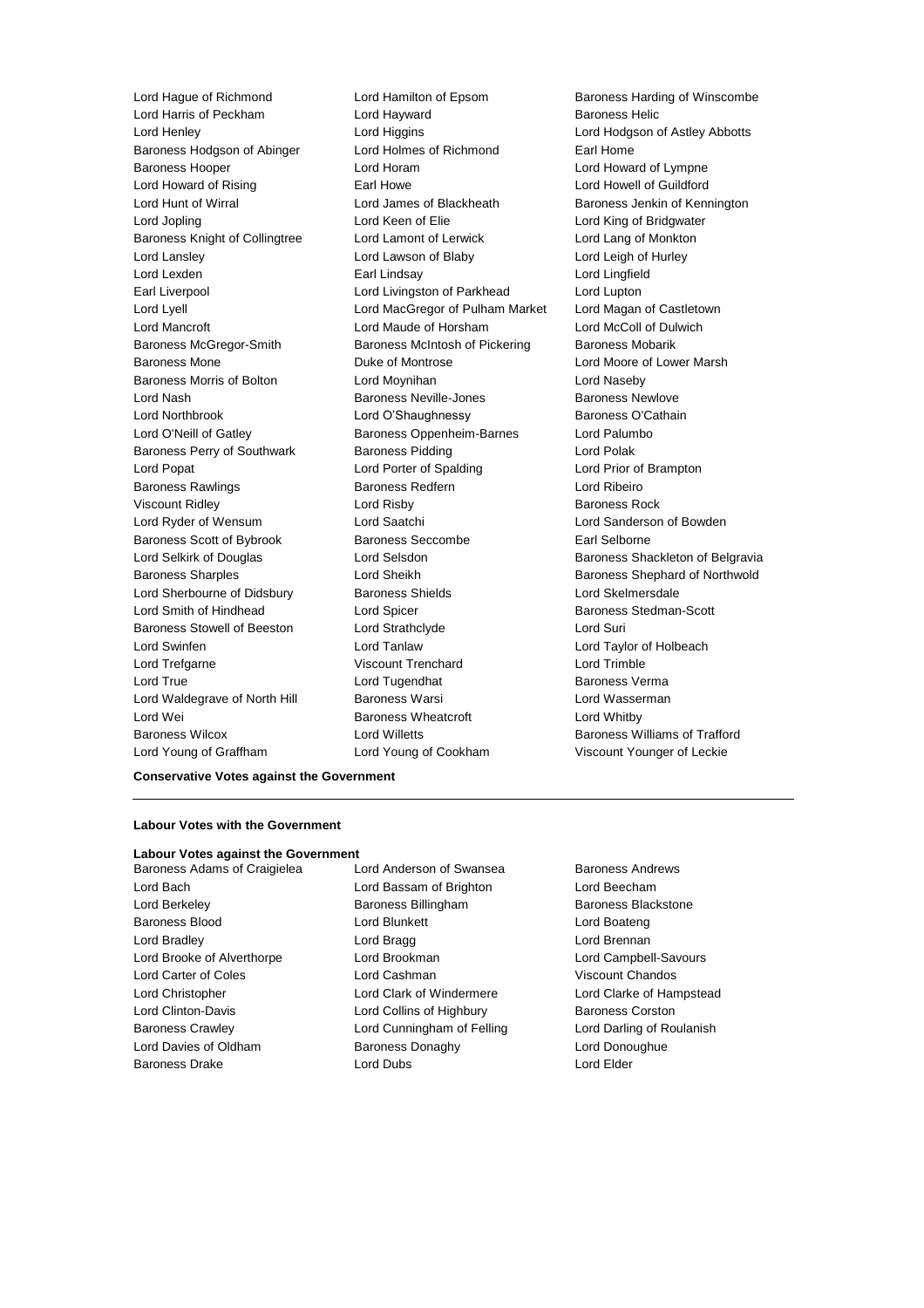Baroness Farrington of Ribbleton Lord Faulkner of Worcester Lord Foster of Bishop Auckland Baroness Gale Lord Giddens Lord Glasman Baroness Golding Lord Gordon of Strathblane Baroness Goudie Baroness Gould of Potternewton Lord Grocott Controller Lord Hain Viscount Hanworth Lord Harris of Haringey Lord Harrison Lord Hart of Chilton Lord Haskel Lord Haworth Baroness Hayter of Kentish Town Baroness Healy of Primrose Hill Baroness Henig Baroness Hilton of Eggardon Lord Hollick **Baroness Hollis of Heigham** Lord Howarth of Newport **Baroness Howells of St Davids** Lord Hoyle Lord Hughes of Woodside Lord Hunt of Kings Heath Lord Hunt of Chesterton Lord Hutton of Furness Lord Irvine of Lairg Lord Jones Baroness Jones of Whitchurch Lord Jordan Lord Judd Baroness Kennedy of Cradley Baroness Kennedy of The Shaws Lord Kennedy of Southwark Lord Kinnock Baroness Kinnock of Holyhead Lord Kirkhill Lord Knight of Weymouth Baroness Lawrence of Clarendon Lord Layard Lord Lea of Crondall Lord Leitch Lord Lennie Lord Levy Baroness Liddell of Coatdyke Lord Liddle Lord Lipsey **Baroness Lister of Burtersett** Lord Livermore Lord Macdonald of Tradeston Lord MacKenzie of Culkein Baroness Massey of Darwen Lord Maxton Lord McAvoy Lord McConnell of Glenscorrodale Baroness McDonagh Lord McFall of Alcluith Baroness McIntosh of Hudnall Lord Mendelsohn Lord Mitchell Lord Monks Lord Morgan **Lord Morris of Handsworth** Baroness Morris of Yardley Lord Morris of Aberavon Lord Murphy of Torfaen Baroness Nye Lord Patel of Bradford Lord Pendry Baroness Pitkeathley Lord Plant of Highfield Lord Ponsonby of Shulbrede Lord Prescott Baroness Prosser **Exercise Search Carty Addice** Baroness Ramsay of Cartvale Lord Rea **Baroness Rebuck** Lord Reid of Cardowan **Lord Reid** of Cardowan Lord Rooker Lord Rosser Lord Rowlands Baroness Royall of Blaisdon Lord Sawyer **Baroness Sherlock** Baroness Sherlock Viscount Simon **Baroness Smith of Basildon** Lord Snape Lord Soley Lord Stevenson of Balmacara Lord Stone of Blackheath Baroness Symons of Vernham Dean Lord Taylor of Blackburn Baroness Taylor of Bolton Lord Temple-Morris Baroness Thornton Lord Tomlinson Lord Touhig **Lord Triesman** Lord Triesman **Lord Tunnicliffe** Lord Turnberg **Baroness Wall of New Barnet** Lord Watson of Invergowrie Lord Watts **Lord West of Spithead** Baroness Wheeler Baroness Whitaker **Lord Whitty** Lord Whitty **Lord Williams of Elvel** Lord Wills Lord Winston Lord Wood of Anfield Lord Woolmer of Leeds Baroness Young of Old Scone Lord Young of Norwood Green

#### **Liberal Democrat Votes with the Government**

| Liberal Democrat Votes against the Government |                      |
|-----------------------------------------------|----------------------|
| Lord Addinaton                                | Lord Allan of Hallar |

Baroness Barker Lord Beith Baroness Benjamin Baroness Bonham-Carter of Yarnbury Baroness Bowles of Berkhamsted Lord Bradshaw Baroness Brinton Lord Bruce of Bennachie Baroness Burt of Solihull Lord Campbell of Pittenweem Lord Carlile of Berriew Lord Chidgey Lord Clement-Jones Lord Cotter Lord Dholakia Baroness Doocey Baroness Falkner of Margravine Lord Fearn Baroness Featherstone **Lord Fox** Lord Fox Baroness Garden of Frognal Lord German Earl Glasgow Baroness Grender Baroness Hamwee Baroness Humphreys Lord Hussain Baroness Hussein-Ece **Baroness Janke** Baroness Jolly

m Baroness Bakewell of Hardington Mandeville